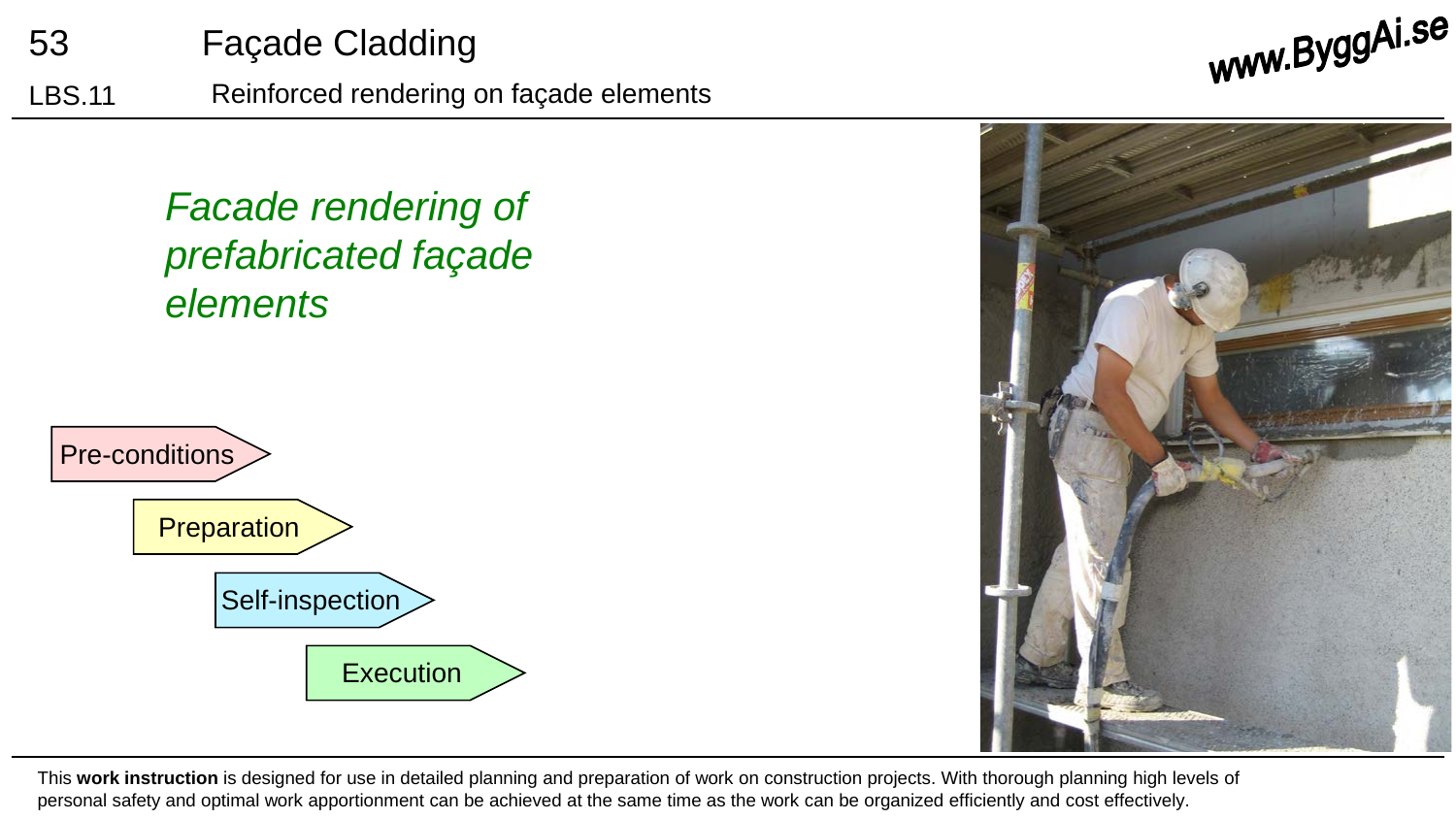# <span id="page-1-0"></span>Safety — Risk assessment

| Work activity & Problem                     | $\mathsf{P}$ | $\mathsf C$    | $Risk = P^*C$ | Action                            |
|---------------------------------------------|--------------|----------------|---------------|-----------------------------------|
| Overloading, straining                      | 10           | 70             | 700           | Scaffolding with good workspace   |
| Rain, wind, cold, heat                      | 90           | $\overline{2}$ | 180           | Climate Protection to scaffolding |
| Fall from ladder                            | 10           | 15             | 150           |                                   |
| Cluttered workplace = $Twist/fall$ injuries | 10           | 15             | 150           | Regular tidying                   |
|                                             |              |                |               |                                   |

|                   |           | Assessment of probability |                     | Assessment of consequences |             |                                        |
|-------------------|-----------|---------------------------|---------------------|----------------------------|-------------|----------------------------------------|
| Probability = $P$ | $P = 0.1$ | Verv unlikelv             | (<1 times/10 years) | $C = 0.5$                  | Trifle      |                                        |
| $Consequence = C$ | $P = 1$   | Unlikelv                  | (1 times/10 years)  | $C=1$                      | Tinv        | (1 - 2 days sick leave)                |
| $Risk = P * C$    | $P = 3$   | Low probability           | (1 times/3 years)   | $C=5$                      | Small       | (3 - 7 days sick leave)                |
|                   | $P = 10$  | Relative probability      | (1 times/year)      | $C = 15$                   | Tactile     | ( 8 - 29<br>$\cdots$                   |
|                   | $P = 30$  | Probable                  | (1 times/month)     | $C = 70$                   | Severe      | $ "$ $ \lambda$<br>$(30-299)$          |
|                   |           |                           |                     | $C = 500$                  | Very severe | $\sim$ $^{10}$ $\sim$ $^{11}$<br>(>300 |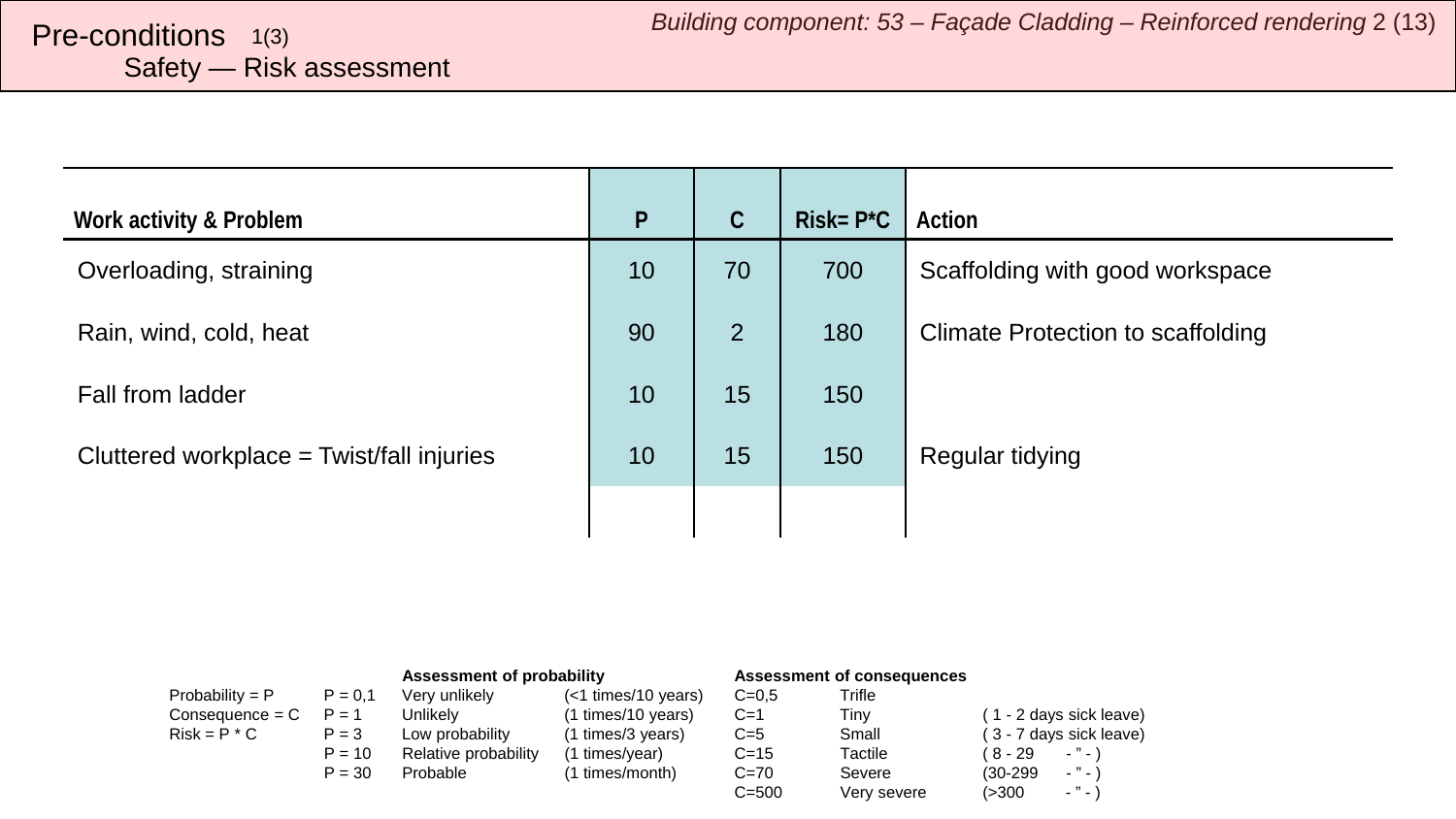Safety — Protective gear

*Text from the Working Environment Authority's brochure Safer Construction Work*

# **Personal Protective Equipment** § **71**

Safety helmet and safety shoes should be used unless it is clearly unnecessary. Other personal protective equipment such as eye protection, hearing protection and gloves should be worn when necessary.

# **Scaffolding**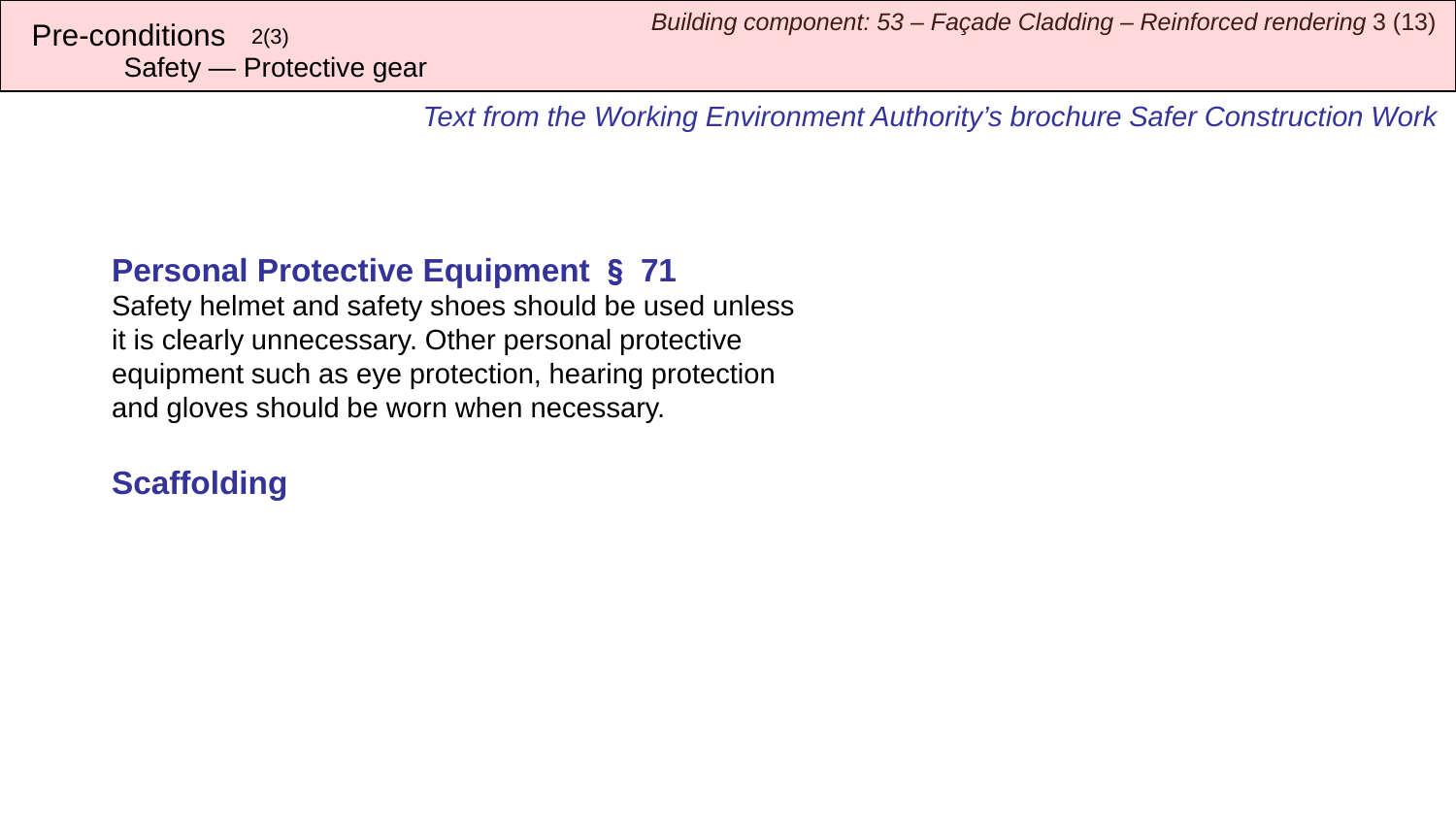# <span id="page-3-0"></span>**Basic equipment:**

- $\Box$  Automatic Mixer with pump, hoses and nozzles
- □ Water Bucket/Plasterer's bucket
- $\Box$  Trowels, various sizes
- □ Spirit level
- **D** Wheelbarrow
- □ Water Broom
- □ Wiping board
- □ Wire brush
- $\Box$  Water hose with spray nozzle

# **Materials:**

- $\Box$  Protective material: Tape and plastic sheeting
- $\Box$  Rendering mortar
- □ Plaster
- □ Water
- □ Reinforcement net
- *Read the product sheet for each product before use.*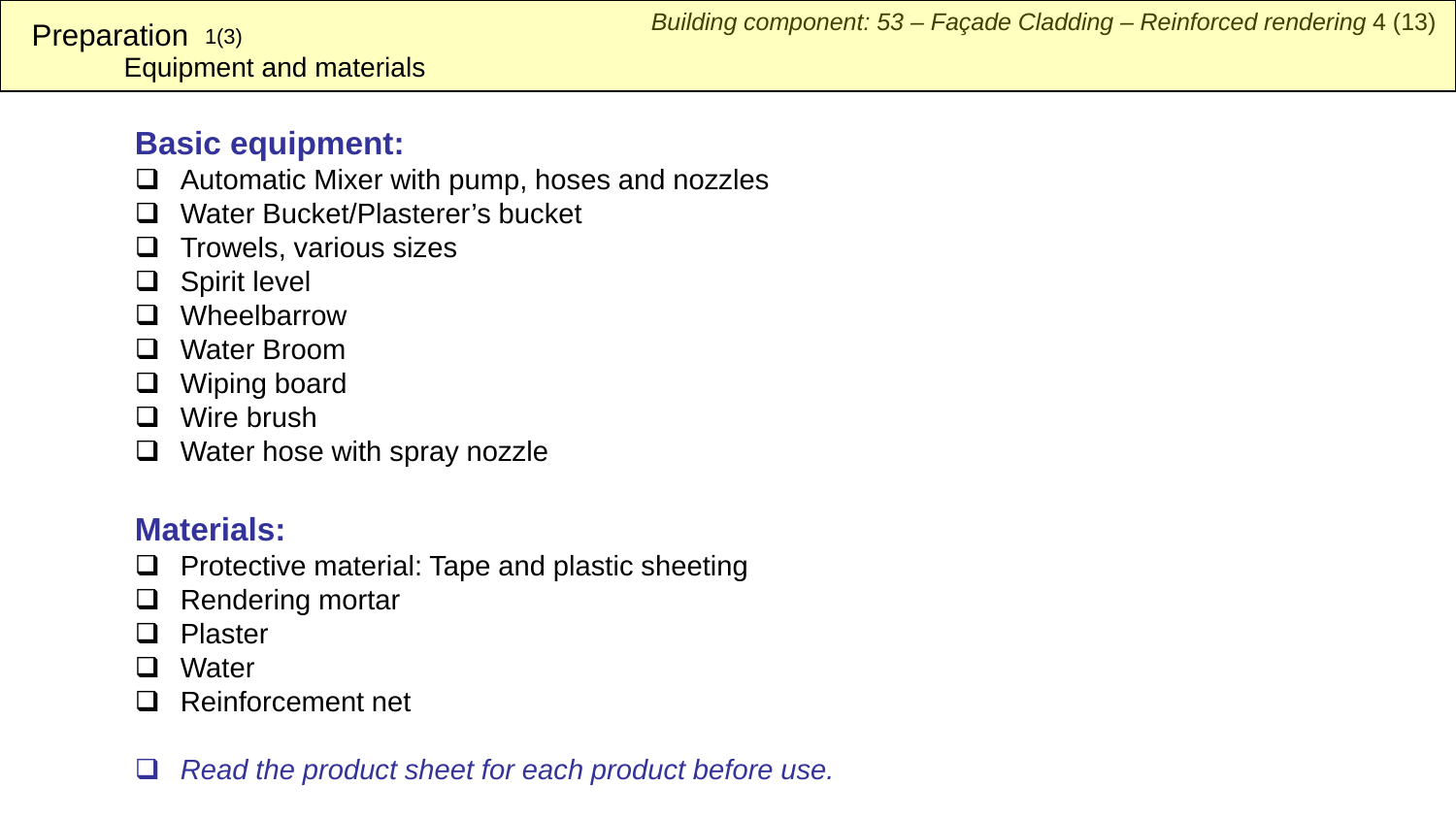Deliveries - logistics **Preparation**  $2(3)$ 

# **Prepare for the rendering work**

Cover the frames etc. that shall not be rendered. Repair damage in the undersurface and joint at abutments with other materials and in crevices.

To avoid lines in the facade after scaffolding etc., the scaffolding shall be placed away from the wall so that it is possible to spray freely. To avoid contamination of the render surfaces, the scaffolding should be constantly cleaned.

Protect new render against heavy rain and strong sunlight.

When mixing mortar do not water from the hose that has been in strong sunlight. Always trim the render away from wood surface coefficients of expansion.

# **During the cold season**

Newly applied render shall not be exposed to frost. When heated, the relative humidity is low and watering is required.

Finished render shall after watered and kept moist for at least 3 days. Otherwise, there is a risk of poor strength . Use a hose with a fine spray nozzle.

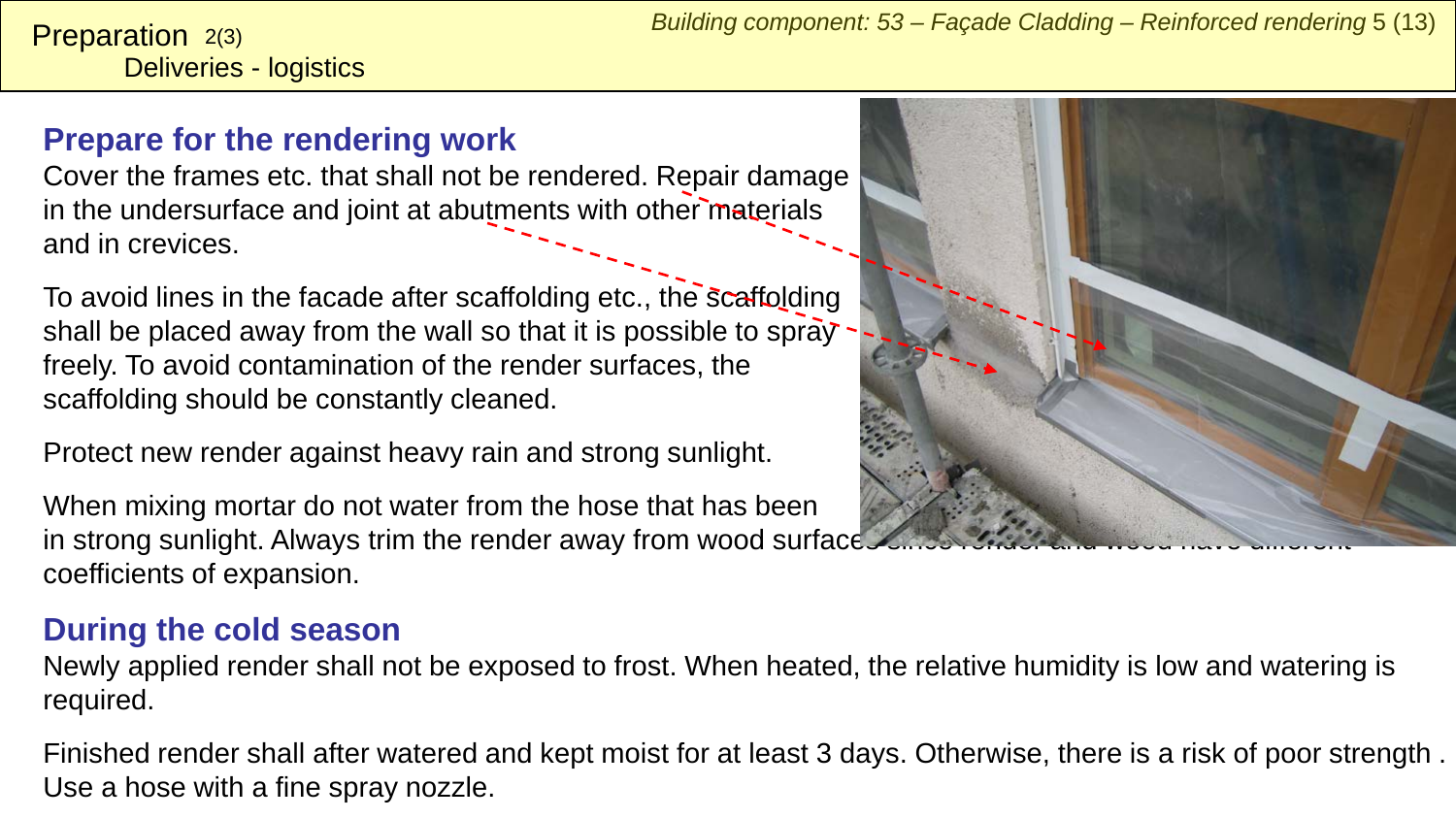Deliveries - logistics Preparation 3(3)

### **Render Mixing Station- mixer with pump**

Hoses shall reach the sites of the rendering.

Plan for the refuse - rendering and reinforcement. Wheelbarrow and a container nearby.

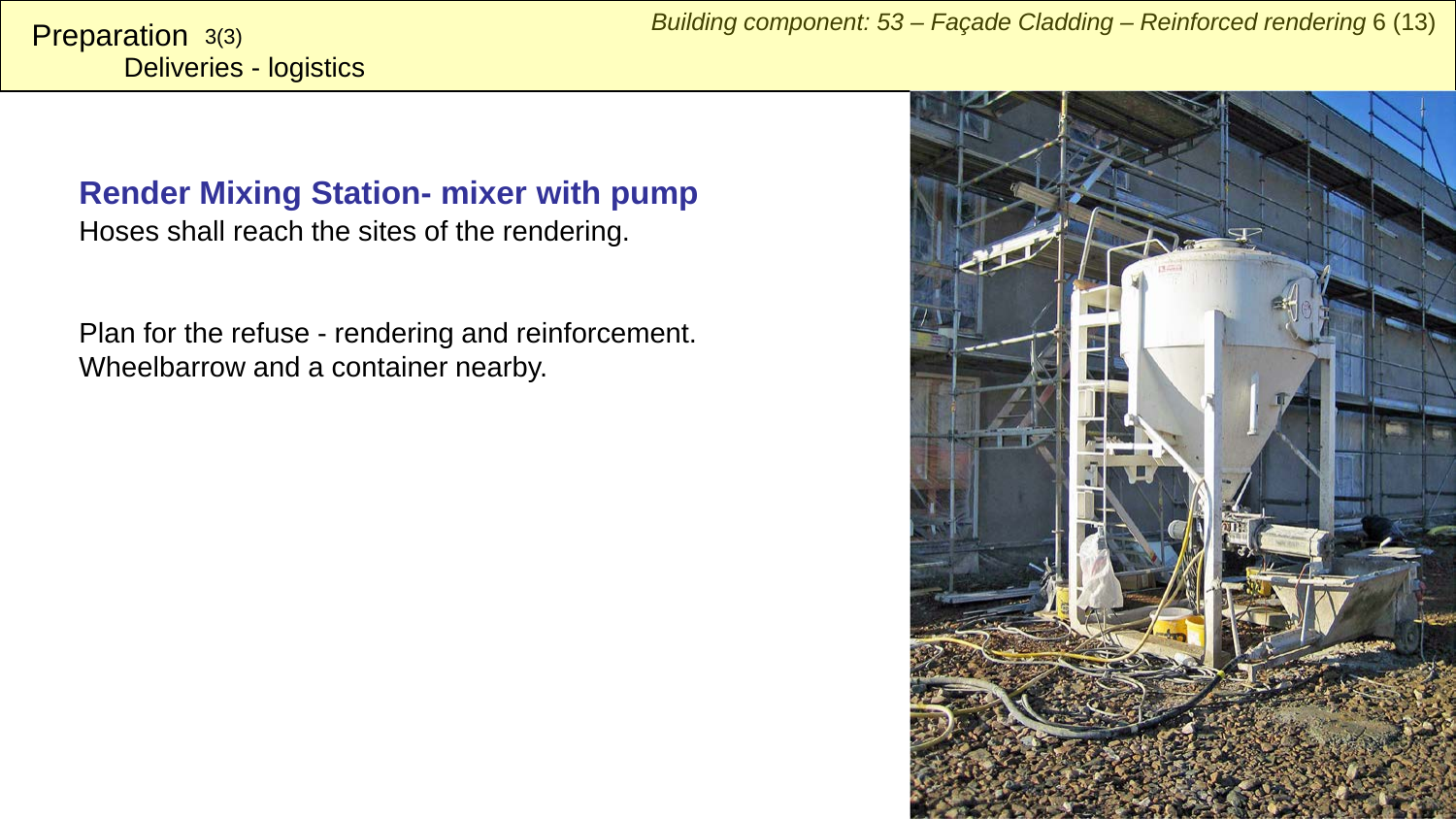### <span id="page-6-0"></span>Template & instructions Self-inspection 1(2)

| <b>No</b>                 | <b>Check</b>                                                                      | <b>Method or</b><br>equipment | <b>Frequency</b> | <b>Result</b> | <b>Date</b><br><b>Signature</b> | <b>Deviation/Remedy</b><br>Approval/Non-A |  |  |  |
|---------------------------|-----------------------------------------------------------------------------------|-------------------------------|------------------|---------------|---------------------------------|-------------------------------------------|--|--|--|
| $\overline{1}$            | The subsurface is cleaned                                                         |                               |                  |               |                                 |                                           |  |  |  |
| $\overline{2}$            | Coverage of wood and sheet metal                                                  |                               |                  |               |                                 |                                           |  |  |  |
| $\ensuremath{\mathsf{3}}$ | Reparation of subsurface irregularities                                           |                               |                  |               |                                 |                                           |  |  |  |
| 4                         | Reinforcement                                                                     |                               |                  |               |                                 |                                           |  |  |  |
| $\sqrt{5}$                | Rendering texture and evenness of the color before<br>the position is dismantled. |                               |                  |               |                                 |                                           |  |  |  |
| $\,6$                     | Jointing<br>Abutments to windows etc.                                             |                               |                  |               |                                 |                                           |  |  |  |
| $\overline{7}$            |                                                                                   |                               |                  |               |                                 |                                           |  |  |  |
| $\bf 8$                   |                                                                                   |                               |                  |               |                                 |                                           |  |  |  |
| $\boldsymbol{9}$          |                                                                                   |                               |                  |               |                                 |                                           |  |  |  |
| 10                        |                                                                                   |                               |                  |               |                                 |                                           |  |  |  |
| 11                        |                                                                                   |                               |                  |               |                                 |                                           |  |  |  |
|                           |                                                                                   |                               |                  |               |                                 |                                           |  |  |  |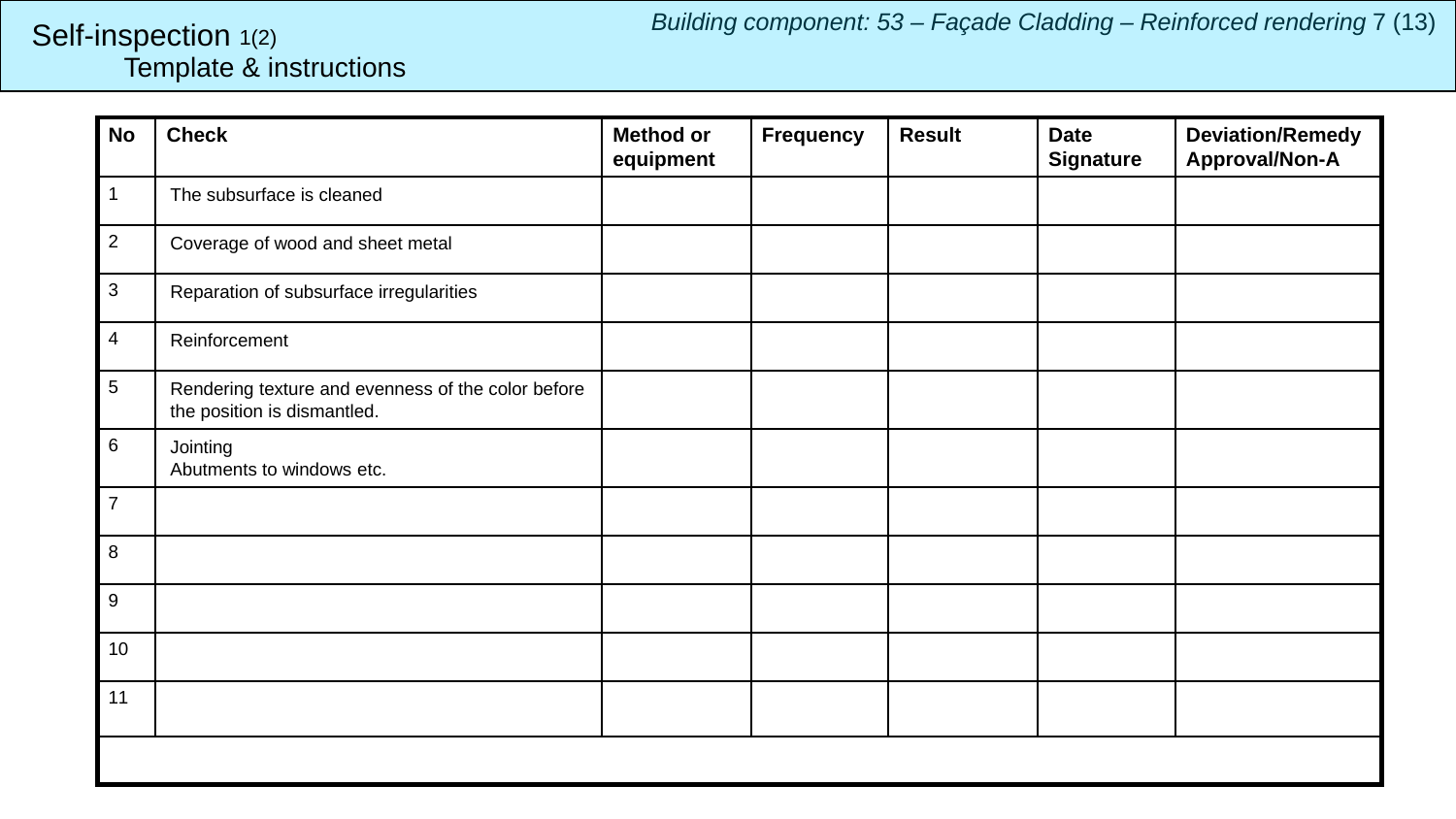### Key points Self-inspection  $2(2)$

# **Quality criteria for the project and the product**

- Study Drawings, Specifications and Inspection planning
- Think through the alternative **methods of production** and handling of materials, tools etc. that can meet the requirements



# *Pay particular attention to*

- Follow the instructions in the specification and from the supplier
- When working in cold weather, appropriate measures must taken
- The subsurface and reinforcement are crucial to the quality and strength of the finished surface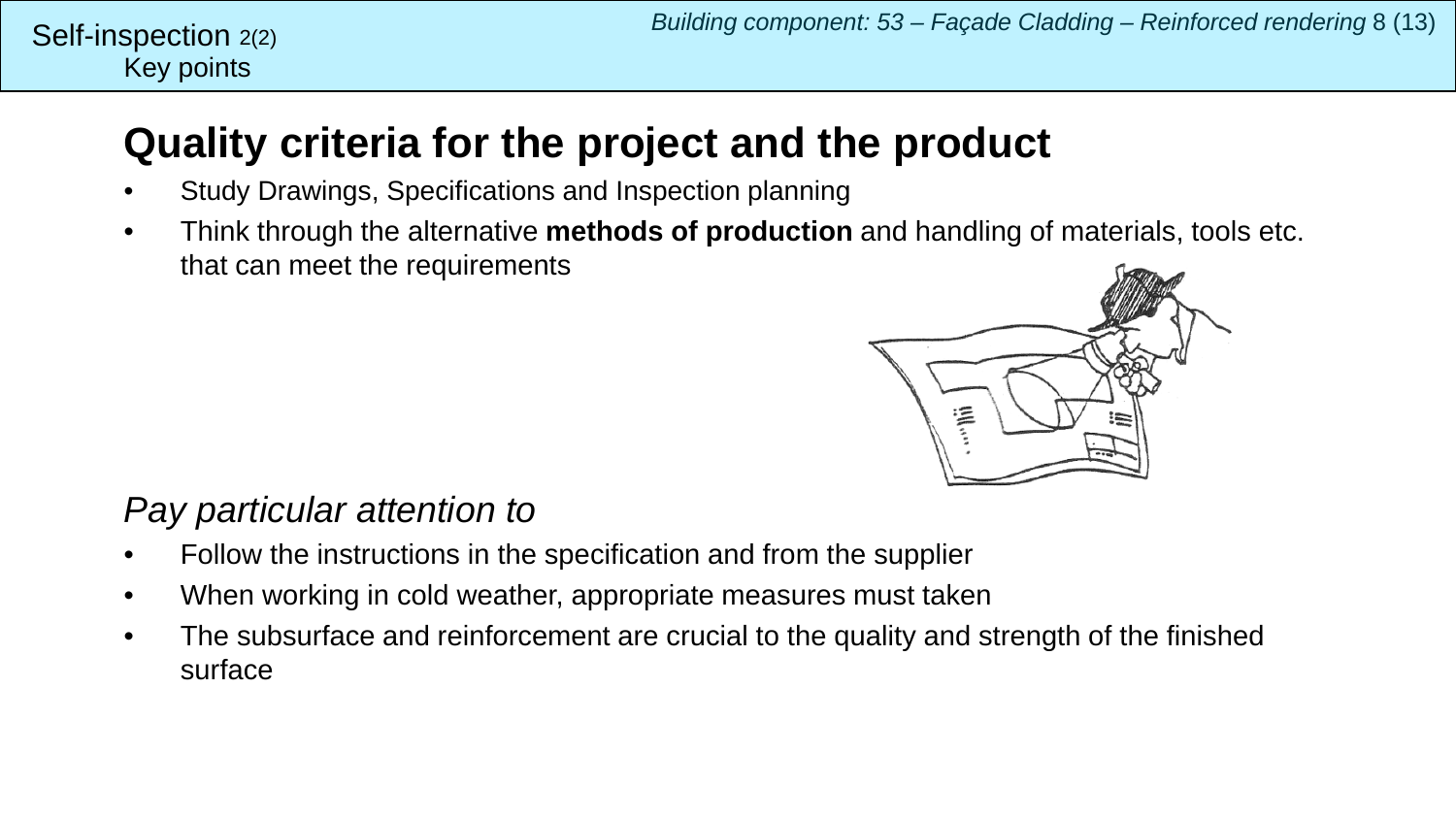### <span id="page-8-0"></span>Rendering 1(5)

### **Reparation of subsurface irregularities**

Damage, joints and crevices should be repaired the day before the rendering is performed with filling mortar.

#### **Pre-watering**

Absorbent surfaces should be pre-watered. Use a hose with a fine spray nozzle.





### **Rendering Team 1**

Thereafter, the first render layer is sprayed onto the subsurface.

Here the rendering is applied to **Blähglass** which has large pores. This absorbed several times more render.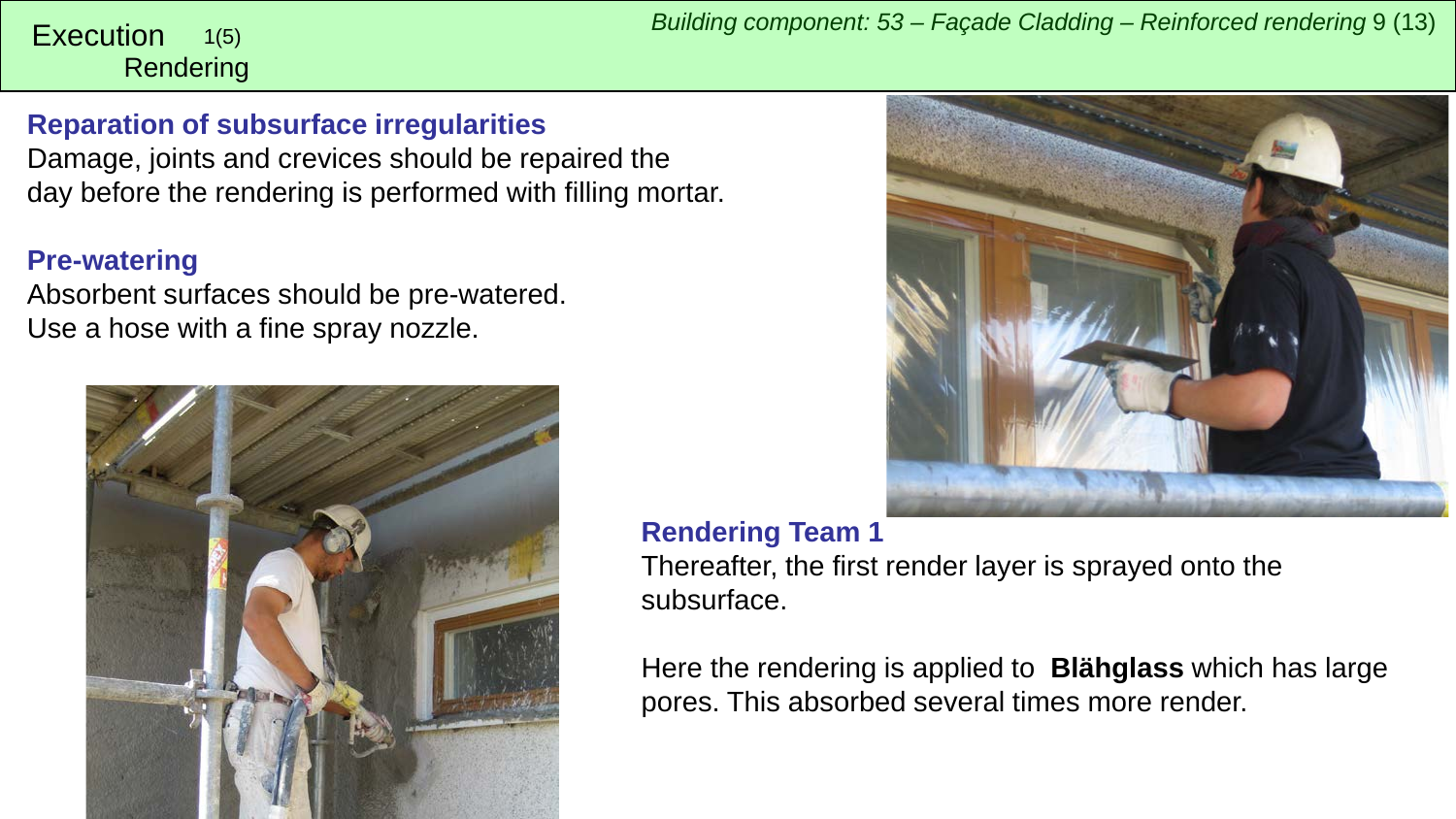**Rendering** 

Direct after application the render is smoothed out.

*Building component: 53 – Façade Cladding – Reinforced rendering* <sup>10</sup> (13) Execution 2(5)

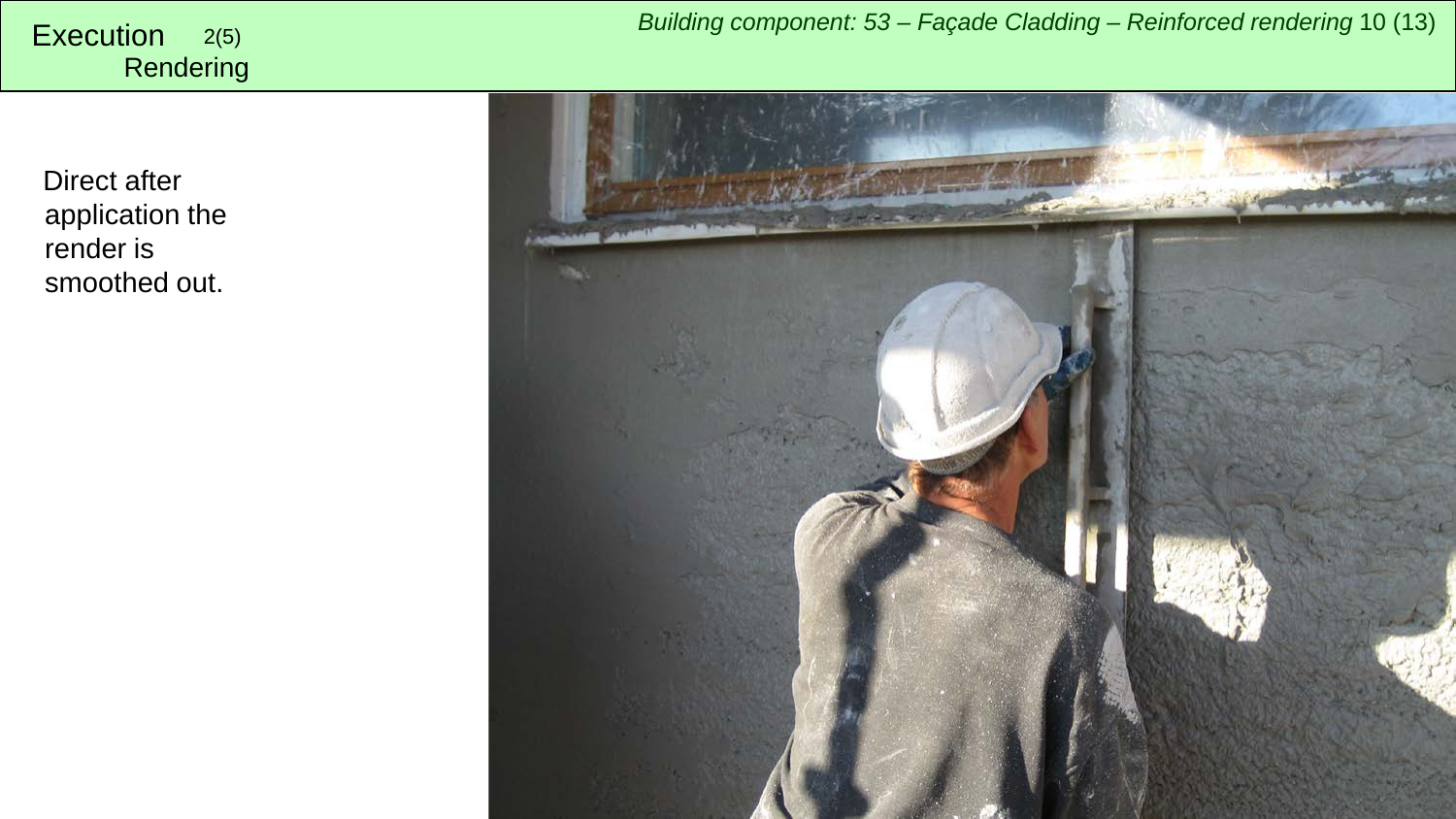Rendering

## **Reinforcement**

A reinforcement sheet of glass fiber is placed as a wall paper on the wet render and pressed into the surface with a wide trowel so that the plaster penetrates through the glass fiber sheet.





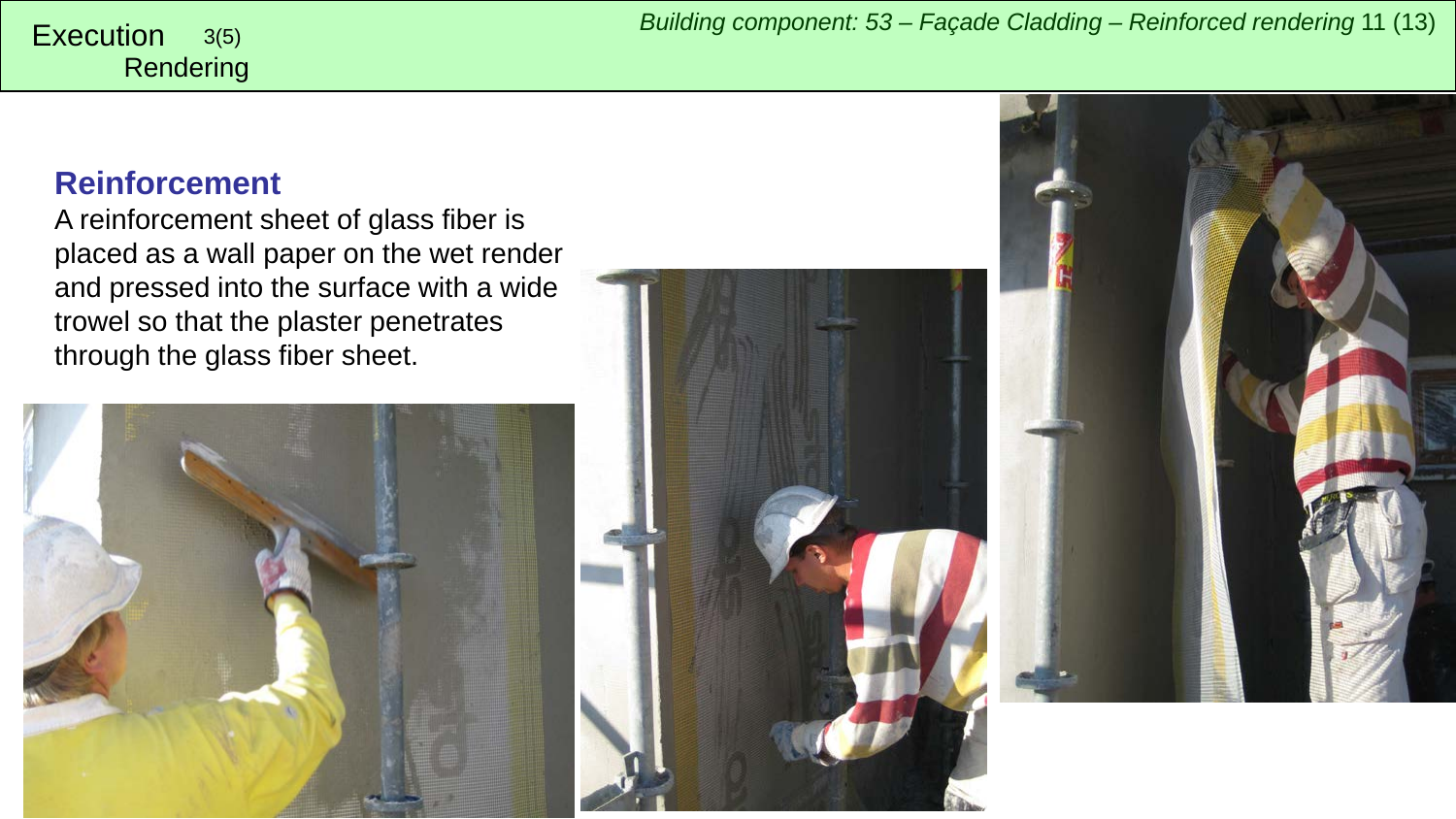# **Rendering Team 2**

Rendering

On top of the reinforced layer the Team sprayed a thin layer, which was then



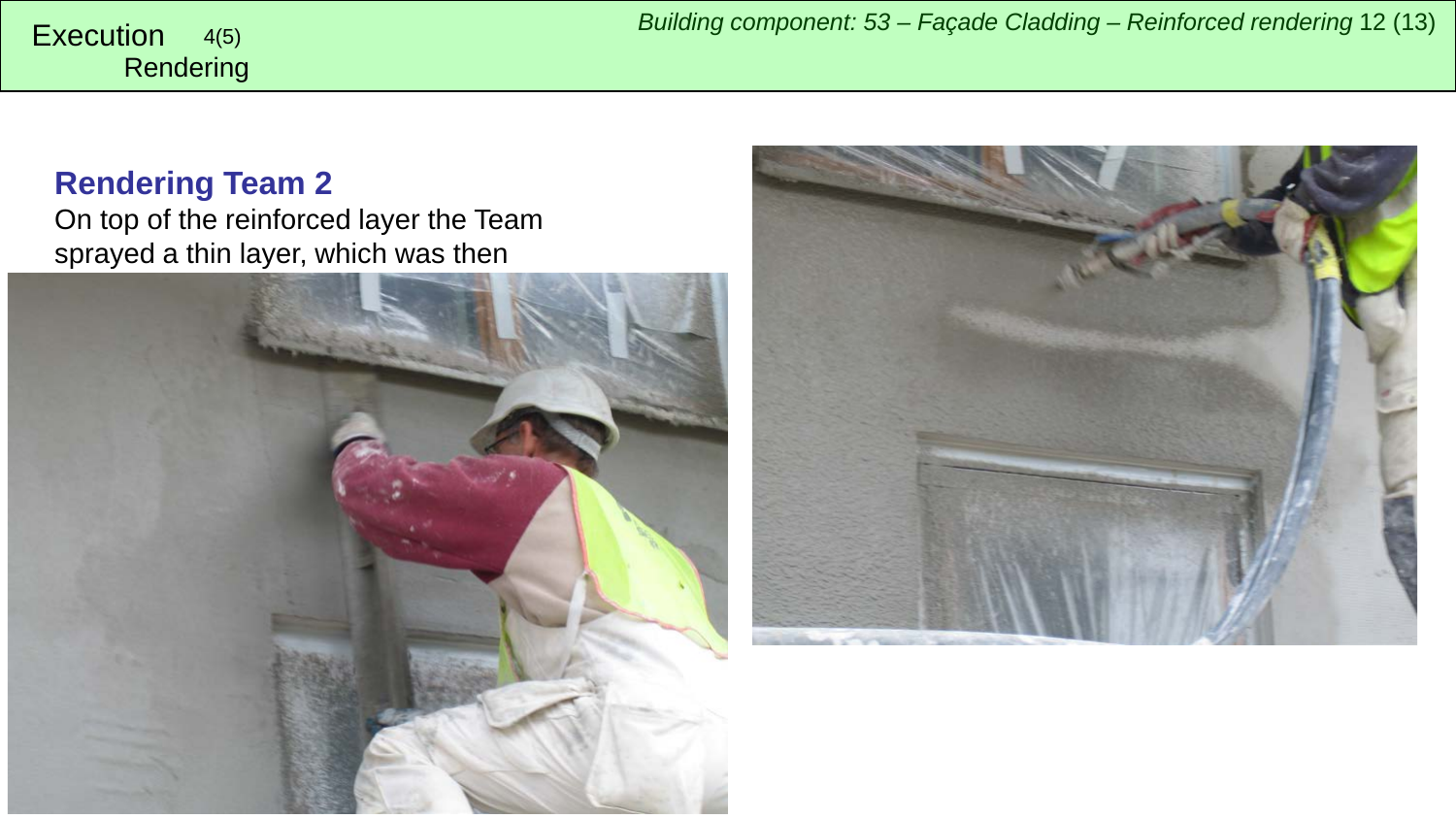*Building component: 53 – Façade Cladding – Reinforced rendering* <sup>13</sup> (13) Execution 5(5)

# **Rendering**

# **Painting**

In this project the surface was rolled twice.

**Finished rendered facade**